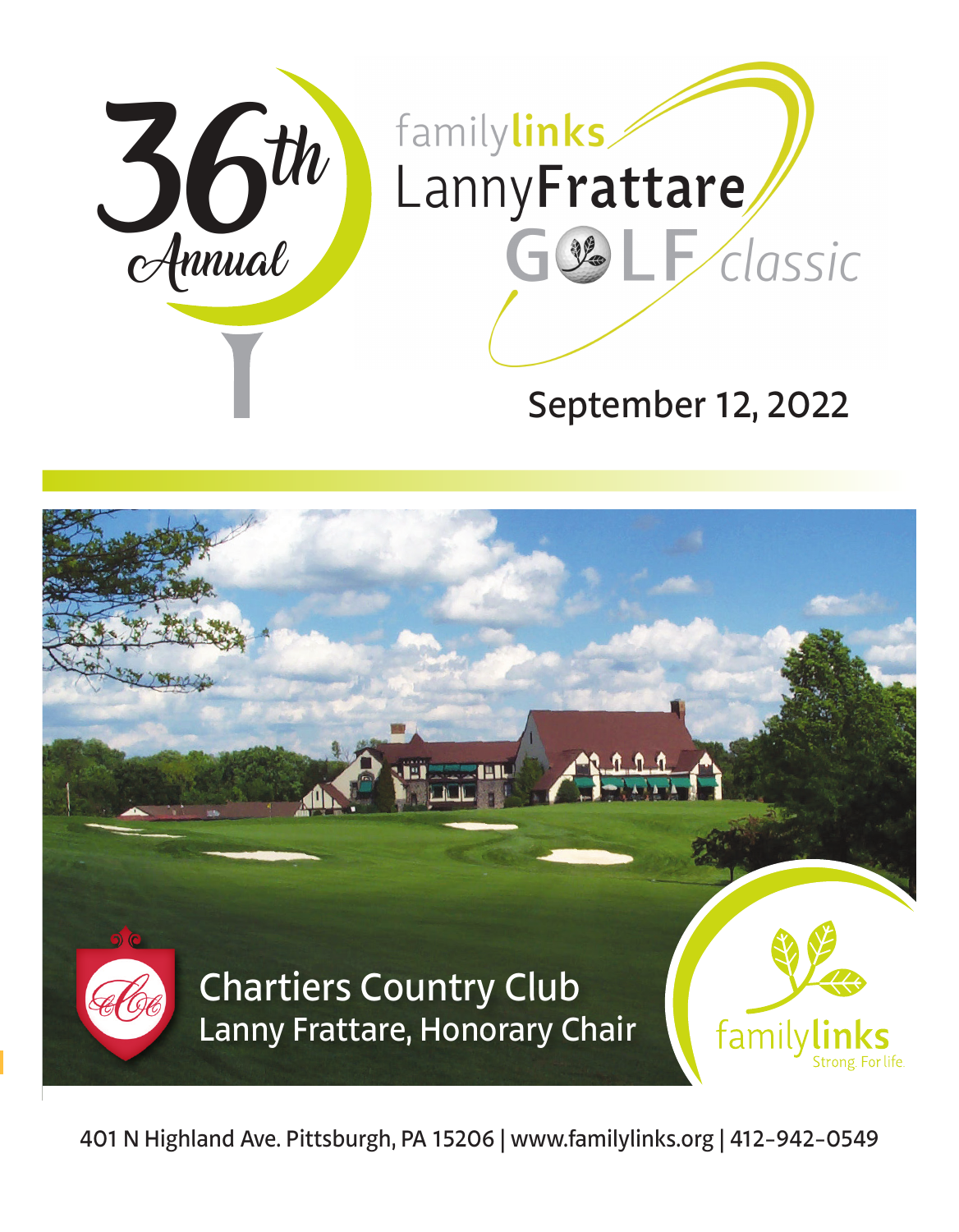# **Schedule of Events**



- **10:30 AM** Registration opens and practice greens available **5:00 PM** - Cocktail reception and silent auction
- **12:00 PM** Shotgun start to 18 hole scramble

# **Sponsorship Opportunities**

## *Eagle Sponsor - \$5,000*

- Two foursomes of golfers
- One full-page acknowledgement in program book
- Logo displayed on course
- Logo displayed on signage during dinner
- Recognition at reception and dinner
- Exposure in all media coverage
- Recognition in Familylinks newsletter
- Recognition on Familylinks social media

# *Birdie Sponsor - \$2,500*

- One foursome of golfers
- One half-page acknowledgement in program book
- Logo displayed on course
- Logo displayed on signage during dinner
- Recognition at reception and dinner

# *Beverage Sponsor - \$1,500*

- Two golfers
- Logo displayed prominently at each beverage station
- One quarter-page acknowledgement in program book
- Recognition at dinner

# *Lunch Sponsor - \$1,500*

- Two golfers
- Logo displayed on all boxed lunches
- One quarter-page acknowledgement in program book
- Recognition at awards presentation

#### *Reception Sponsor - \$1,500*

**6:00 PM** - Dinner and awards presentation

- Two golfers
- Logo displayed prominently at reception
- One quarter-page acknowledgement in program book
- Recognition at dinner

### *Dinner Sponsor - \$1,500*

- Two golfers
- Logo displayed prominently at dinner
- One quarter-page acknowledgement in program book
- Recognition at dinner

#### *Driving Range Sponsor - \$750*

- Two guests at the reception and dinner
- Logo displayed prominently at the driving range
- One quarter-page acknowledgement in program book
- Recognition at dinner

#### *Putting Green Sponsor - \$750*

- Two guests at the reception and dinner
- Logo displayed prominently at the putting green
- One quarter-page acknowledgement in program book
- Recognition at dinner

### *Tee Sponsor - \$300*

- Logo displayed on the course
- One quarter-page acknowledgement in program book

# *Individual Golfer - \$395*

#### *Reception & Dinner - \$75*



# **About Familylinks**

Familylinks has served southwestern Pennsylvania for more than 60 years, bringing vital support services to the most vulnerable members of our community. Familylinks mission is to positively impact lives through integrated community, behavioral, and social programs. Last year alone, Familylinks served more than 8,000 individuals. To learn more, visit www.familylinks.org.

*The official registration and financial information of Familylinks may be obtained from the Pennsylvania Department of State by calling 1-800-732-0999. Registration does not imply endorsement. The fair market value is \$212 per golfer. Only the amount in excess of the fair market value is tax deductible.*

Y